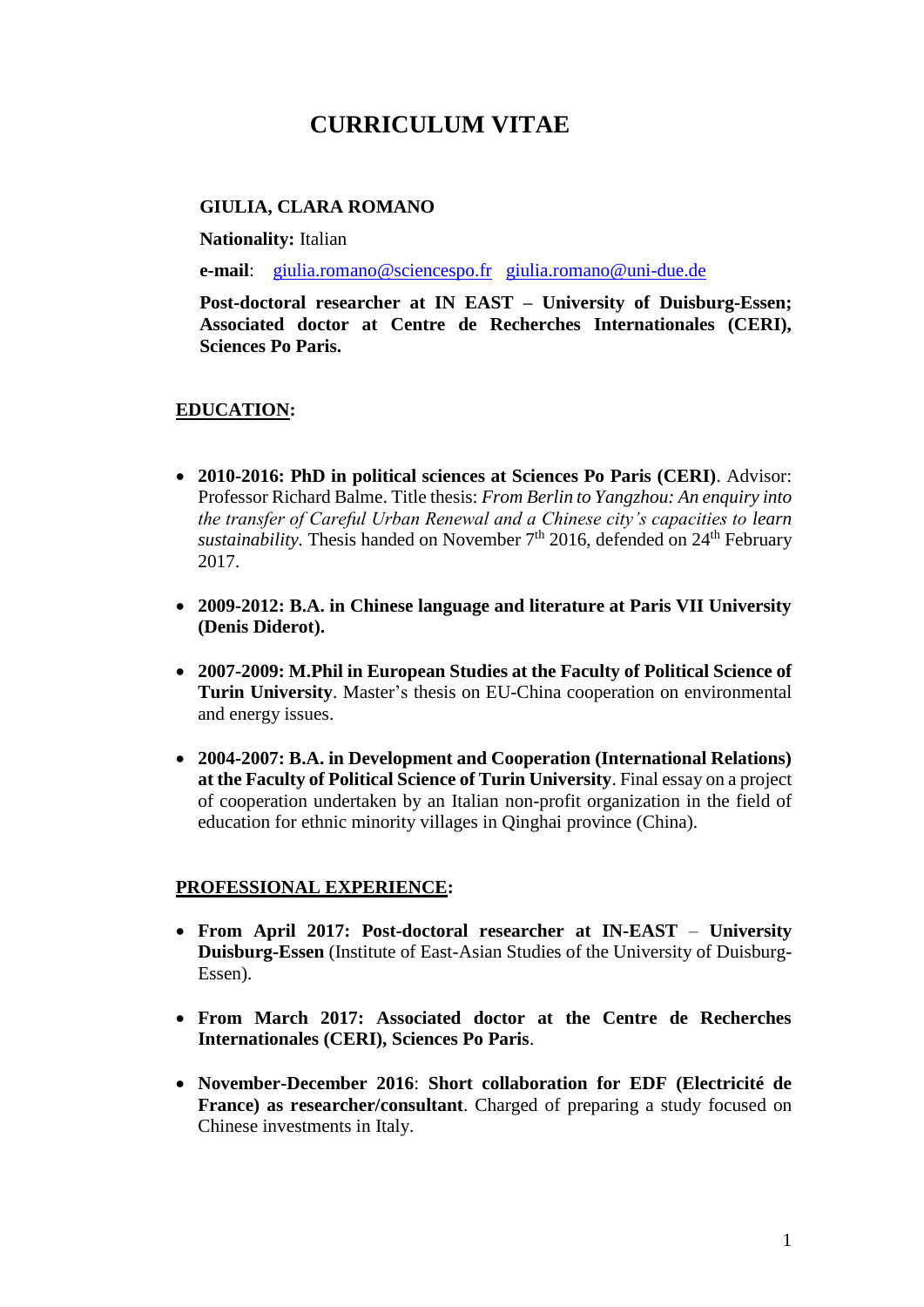- **2012-2015**: **Project Manager for Asia Centre** (a French think tank on contemporary Chinese/Asian society, politics, economy, URL: http://www.centreasia.eu/). Charged of the management of the "Energy and Environment Program". Responsible for the preparation of research reports and for the edition of a book on Chinese energy security. Collaborator in the organisation of a thematic conference in China (Beijing) dedicated to the place of gas in China's energy security.
- **2012-2013: Consultant for SSF (Scutum Security First)**. Collaboration with a French consulting firm supporting European investors in China. Consultancy was provided on Chinese energy policy and energy related issues, producing monthly reports based on Chinese sources (online articles and policy documents).
- **2010-2011: Research Assistant at the Centre for International Studies and Research (CERI) in Sciences Po Paris**. Assistant of Professor David Camroux in FP7 Mercury project on the EU and multilateralism. Research on the EU-China relations in multilateral negotiations for climate protection.

# **OTHER:**

- **March 2013-June 2013**: invited doctoral fellow at Fudan-Tyndall Centre, Shanghai
- **October 2012-December 2012**: invited doctoral fellow at the School of Public Policy and Management of Tsinghua University, Beijing, in the frame of the joint program of exchange and research "The Sciences Po-Tsinghua Initiative for Public Policy", financed by the French Ministry of Foreign Affairs, Ministry of Education and the PRC's Ministry of Education.
- **Autumn-Winter 2010**: one semester of studies in Chinese language at Fudan University – Shanghai
- **July 2008**: Summer School "To China", organized by the Faculty of Political Science of Turin University.
- **March 2006-December 2009**: collaboration with *ApiceEuropa* (an Italian association and cooperative society informing about the institutions and policies of the European Union).
- **August 2006**: volunteer in the Italian non-profit organization *Vasubandhu*, in the project "A School on the Roof of the World", aimed at promoting education in two rural villages in the Chinese province of Qinghai.
- **July 2005**: volunteer in the Indian NGO *FSL India* in a relief project after December 2004 tsunami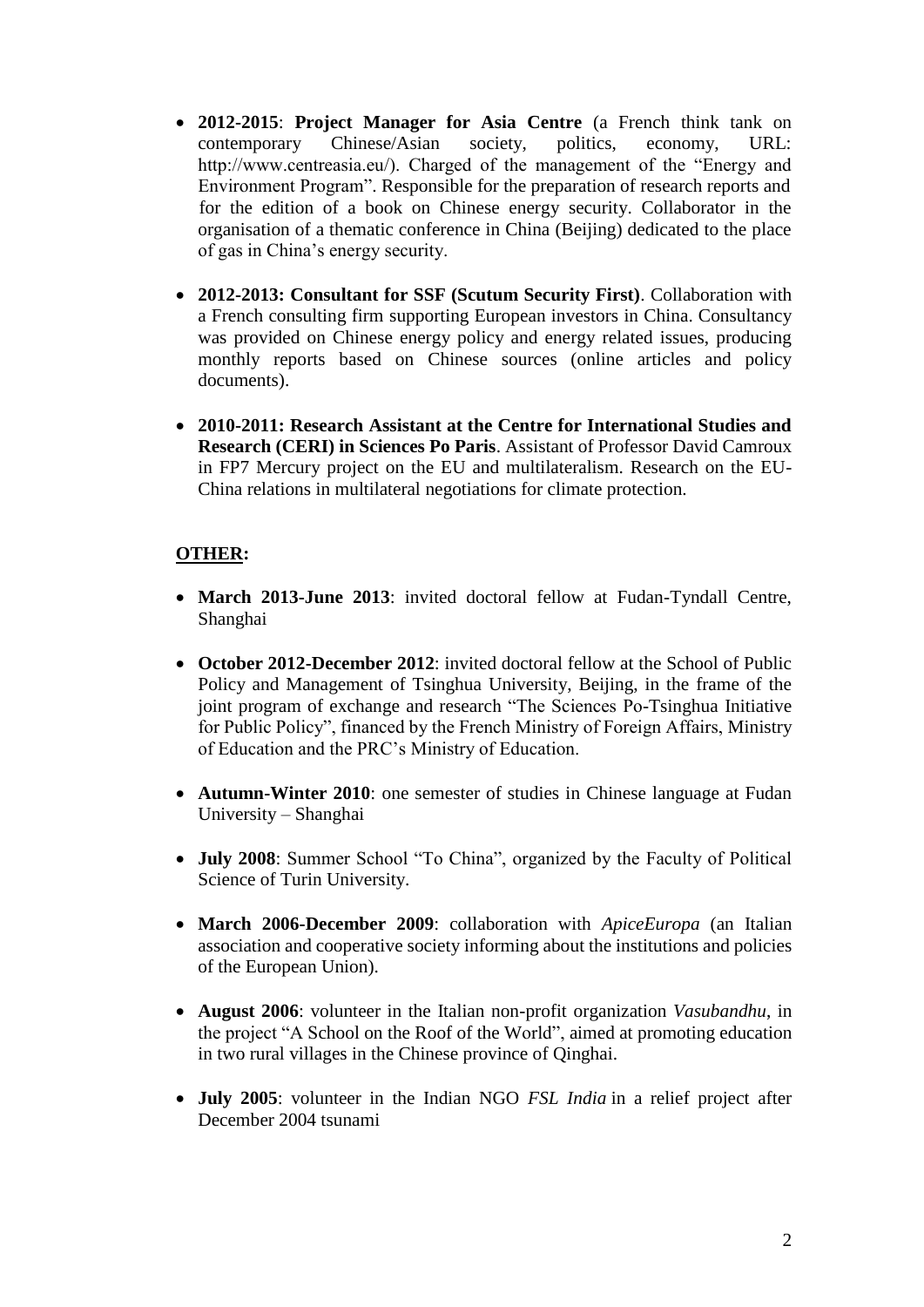# **LEARNT AND SPOKEN LANGUAGES:**

- **Italian.** Mother Tongue.
- **English.** Obtained certifications: Cambridge First Certificate level B2 in 2005; regularly read, spoken, written and used as main work language.
- French. Obtained certifications: DELF A1- A6 level B2 in 2002-2003; regularly read, spoken, written and used as main work language.
- **Chinese.** Obtained certifications: graduated in Chinese Language and Literature (B.A. obtained in May 2012); HSK – level A2 – in 2009; read and spoken, used as work language for interviews and access to documentation.
- **German**. Studied for two years. Used as work language for access to documentation/bibliographic search.

# **PUBLICATIONS:**

## **Edited book:**

Giulia C. Romano and Jean-François Di Meglio (eds.) (2016), *China's Energy Security: A Multidimensional Perspective*, London and New York: Routledge.

# **Book chapters:**

Giulia C. Romano (2017), "La 'ville verte' en Chine: entre 'enclaves écologiques' et zones 'presque bas-carbone'", in Jean-Paul Maréchal (*ed.*), *La Chine face au mur de l'environnement ?*, Rennes: Les Presses Universitaires de Rennes, pp. 223-239.

Jean-François Di Meglio and Giulia C. Romano (2016), "Introduction: From 'shaping' to 'framing' China's energy security and the example of the oil policy", in Giulia C. Romano and Jean-François Di Meglio (eds.), *China's Energy Security: A Multidimensional Perspective*, London and New York: Routledge, pp. 1-21.

Giulia C. Romano, Yin Na, Zhang Xuanxuan (2016), "Gas in China's energy security strategy: Threat of a new form of dependency?", in Giulia C. Romano and Jean-François Di Meglio (eds.), *China's Energy Security: A Multidimensional Perspective*, London and New York: Routledge, pp. 46-68.

Giulia C. Romano (2016), "The energy transition and energy security of cities: The urban dimension of Chinese energy issues", in Giulia C. Romano and Jean-François Di Meglio (eds.), *China's Energy Security: A Multidimensional Perspective*, London and New York: Routledge, pp. 228-250.

Yan Bo, Giulia C. Romano, Zhimin Chen (2013), "The EU's engagement with China in Global Climate Governance", in Caroline Bouchard, John Peterson, Nathalie Tocci (eds.), *Multilateralism in the 21st Century. The European Union and the Quest for Effectiveness*, London and New York: Routledge, pp. 198-223.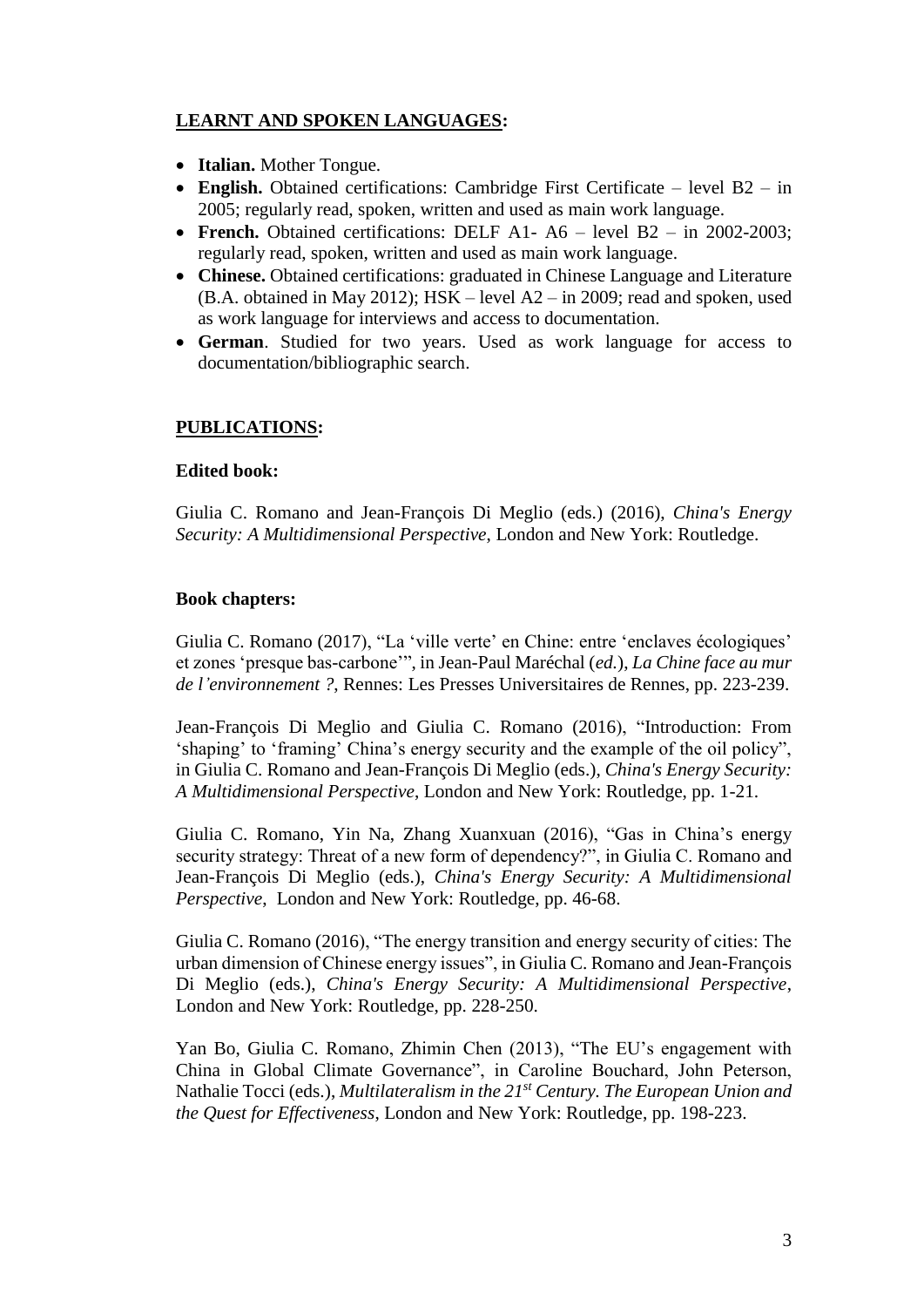#### **Papers:**

Giulia C. Romano (2017), "Organisational learning analysis and transfers of 'ecocity' concepts to China: the example of Yangzhou", *China Perspectives*, n°2017/1, pp. 37-43.

Giulia C. Romano (2017), "Apprentissage organisationnel et transfert des concepts liés aux écocités vers la Chine", *Perspectives chinoises*, n°2017/1, pp. 39-46.

Giulia C. Romano (2015), "Social Justice and Eco-city Development in China: Building for whom?", *L'Europe en Formation: Journal of studies on European integration and federalism*, Vol. 378, Winter 2015, pp.166-182.

Richard Balme, Giulia C. Romano (2014), "La politique énergétique au coeur de la modernisation chinoise", *Revue Française d'Administration Publique*, 2014/2 (n° 150), pp.435-452.

Giulia C. Romano (2014) "Strategies for sustainable urban development: towards green(er) Chinese cities?", *Asia Pacific Journal of Public Administration*, Vol.36, n°3, pp.233-247

Giulia C. Romano (2013) "La Chine face au changement climatique: quelle(s) politique(s)?", *Ecologie et Politique*, n°47, Février, pp.77-87.

#### **Articles and work papers:**

Giulia C. Romano (2014), "Previsioni sul cielo di Pechino per l'inverno 2014", *Orizzonte Cina*, Settembre-Ottobre 2014

Jean-François Di Meglio, Alejandra Burch-Levine, Marie-Hélène Schwoob, Giulia C. Romano (2013), "L'eau en Chine: entre enjeux internes et résonances stratégiques", *Diplomatie*, Juillet 2013

Giulia C. Romano (2013), "Le 'verdissement' des villes chinoises, entre souhaits et réalité", *China Analysis*, n°42, avril 2013.

Giulia C. Romano (2013), "On ne pourra pas sortir de l''air-pocalypse' urbaine par des mesures administratives", *Perspectives chinoises*, 2013/3.

Giulia C. Romano (2013), "No Administrative Solution in Sight for Urban 'Airpocalypse'", *China Perspectives*, 2013/3.

Giulia C. Romano (2011), "Cina e clima: una potenza irresponsabile?", *Orizzonte Cina*, October 2011.

Giulia C. Romano (2011), "La Chine face au changement climatique: puissance irresponsable ou engagée ? ", *CERI-Sciences Po/Le Monde.fr*, 14th June 2011.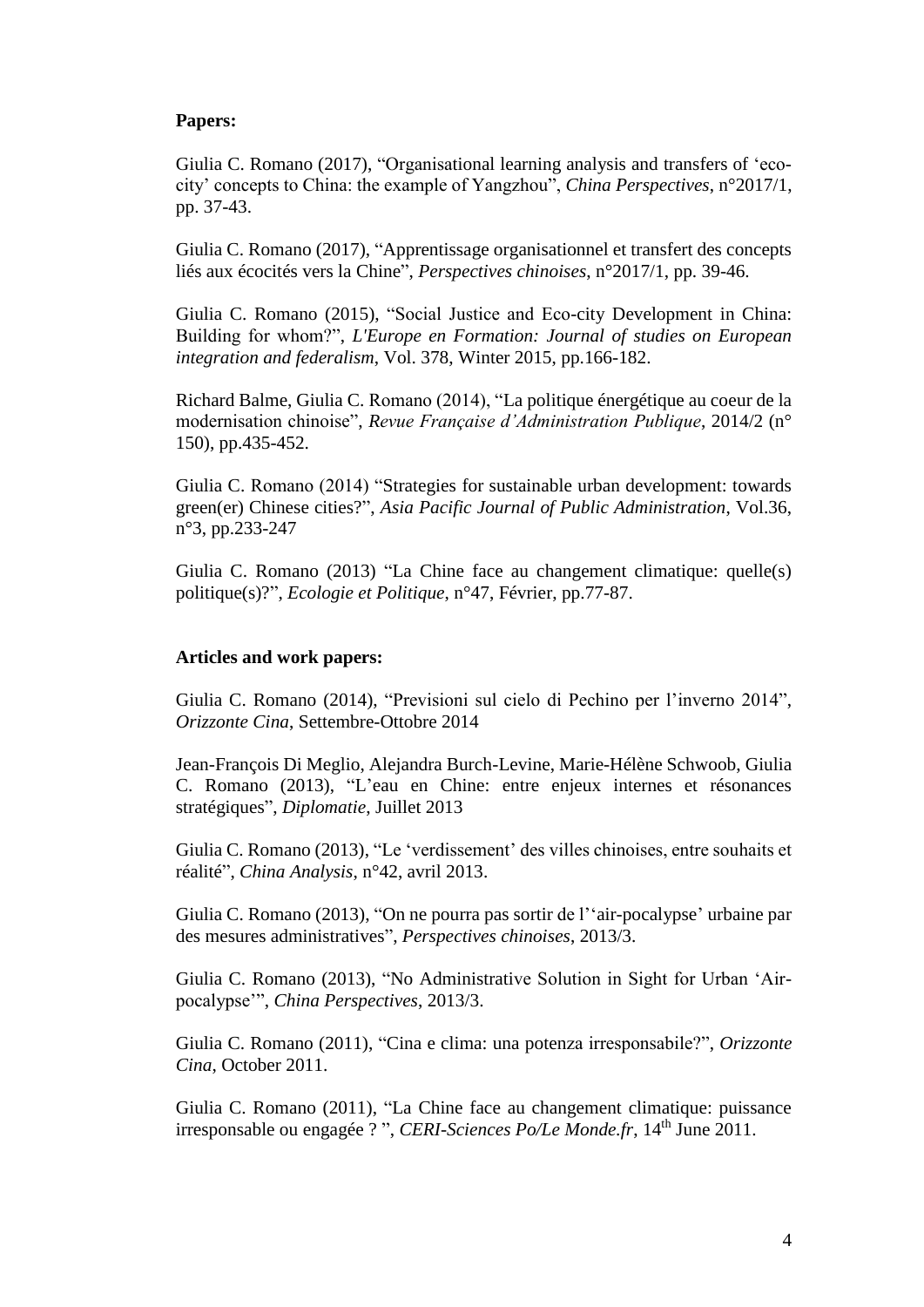Yan Bo, Giulia C. Romano, Zhimin Chen (2011) "The EU's Engagement with China in Building a Multilateral Climate Change Regime: Uneasy Process towards an Effective Approach", Mercury, e-paper n°12, September.

Giulia C. Romano (2010) "The EU-China Partnership on Climate Change: Bilateralism Begetting Multilateralism in Promoting a Climate Change Regime?", Mercury, e-paper n° 8, December.

## **CONFERENCES AND SEMINARS**

1 st February 2017: Participation to the seminar "*Environnement et relations internationales*" (Environment and international relations), held in Sciences Po (CERI), Paris. Commenting the session centred on private actors in energy transition ("*Quelle place pour les acteurs privés dans la transition énergétique?*"), presented by Jérôme Schmitt, Senior Vice President Innovation and Energy Efficiency, Total.

28th January 2016: Participation to the seminar "*L'action publique ailleurs*" (Public policy in the rest of the world), centred on the topic "*Enjeux énergétiques et ideologies de développement: Europe, Asie, Maghreb*" (Energy challenges and development ideologies: Europe, Asia, Maghreb), held in Sciences Po (CERI), Paris. Topic of the presentation: "*Energie en Chine. Sécurité énergétique et développement (urbain) bas-carbone: réfléchir sur les capacités du 'système'*" (Energy in China. Energy security and sustainable (urban) development: reflecting about the capacities of the "system").15-16<sup>th</sup> October 2015: Participation to the colloquium "Energy and Justice in the EU and in Asia" held in Sciences Po (CERI), Paris. Theme of the intervention: "China. Sustainable cities and energy redistribution. The case of Yangzhou".

15-16th October 2015: Participation to the colloquium "Energy and Justice in the EU and in Asia" held in Sciences Po (CERI), Paris. Theme of the intervention: China. Sustainable cities and energy redistribution. The case of Yangzhou".

9-11<sup>th</sup> September 2015: Participation to the International Congress "5<sup>th</sup> Congress of Asian and Pacific Studies", held in the National Institute of Oriental Languages and Civilizations (INALCO), Paris. Panel dedicated to "Public Action in China. Analyses and Conceptualisation". Theme of the intervention: "Learning about urban sustainability: for an alternative framework to analyse transfer of concepts of spatial planning and eco-city development (in China)".

26<sup>th</sup> June 2015: Participation to the Doctoral Seminar "The Sciences Po-Tsinghua initiative for public policy", held in Tsinghua University, Beijing. Theme of the intervention: "Learning to become sustainable (in a Chinese city) – a perspective".

24-25<sup>th</sup> March 2011: Participation to the Project MERCURY (FP7) Plenary Meeting, held in Charles University, Prague. Panel dedicated to "Multilateralism in Practice". Theme of the intervention: "EU-China relations in climate talks".